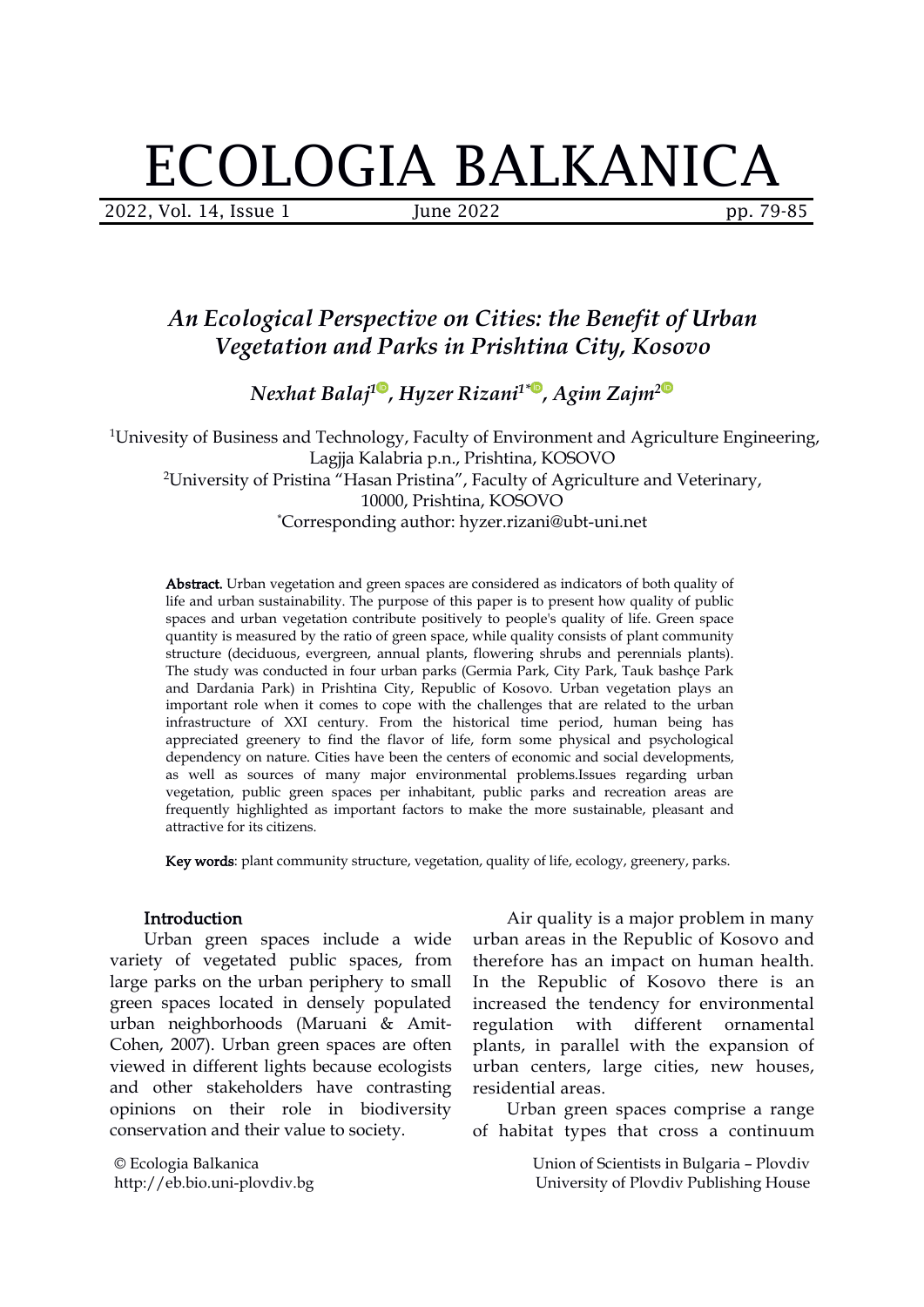from intact remnant patches of native vegetation, brownfields, gardens, and yards, to essentially terraformed patches of vegetation that may or may not be associations (Cilliers et al., 2013). Urban vegetation provides a wide variety of ecosystem services, including air quality improvement, climate regulation, and environmental quality (Bolund & quality of life. Hunhammar, 1999).

A variety of land use prac[tic](https://orcid.org/0000-0001-9166-8652)es and environmental factors affect urban park biodiversity and vegetation structure, composition, and ecological function, but taxonomic composition, structural complexity, and species traits across different types of urban green spaces.<br>Green and open areas can be public or

private properties and are differentiated by their function, their ecological value and their belonging to other land use types. Such green space is diverse, varying in size, vegetation cover, species richness, environmental quality, and proximity to public transport, facilities, and services.All forms of vegetation contribute to visual improvement and in this context they are of aesthetic value and contribute to urban architecture (Smardeon, 1988).

Urban park planted with various species provides a wide range of ecosystem benefits including regulating, supporting, cultural, and provisioning services (Arnberger & Eder, 2012). Urban green spaces provide critical ecosystem services to urban area residents. While urban green spaces provide a range of ecosystem services, cultural ecosystem services may be the most prominent to residents. Cultural ecosystem services provide benefits through educational, recreational, social, and spiritual opportunities (Almas, 2016).

As a result of rapid population growth and a lack of urban planning, cities in

representative of native community Stigsdotte, 2013). In this context, the other elements that enhance urban environmental-dimensions-connected-to developing countries tend to have higher population densities and lower environmental quality compared to cities in developed countries (Peschardt & creation of green spaces has been a the improvement of environmental quality, due to the positive effects that such spaces have on social and

few studies have compared plant important role in supporting urban This study investigates the relatio[nsh](https://orcid.org/0000-0002-2983-7897)ip between n[ei](https://orcid.org/0000-0003-0044-2733)ghborhood green satisfaction considering both the quantity and quality of green space. Green spaces play an communities both ecologically and social.

## **Material and Methods**

### *Study area*

Location of this study was in Pristina City in Republic of Kosovo. During the study we have analyzed the vegetation in different locations in the central and northern parts of the Pristina City (Fig.1). The study was conducted in four urban parks (Germia Park, City Park, Tauk bashqe Park and Dardania Park) in Pristina City, between May 2020 and October 2021. The city covers  $572 \text{ km}^2$  and has a population of over 600.000 inhabitants. Kosovo is located in the central part of the Balkans. It lies between 41°50'58"and 43°51'42" of northern geographic latitude and between 20°01'3"and 21°48'02" of eastern geographic length.

Data of type of parks categories were compiled from urban green maintenance maps, Pristina Municipality, cadastral maps, and land maps. Plant identification at the site was done using the botanical key. The structure and function of urban park vegetation were analyzed using Summed Dominance Ratio (SDR), indices of diversity, species richness, evenness, and similarity. SDR index was used to analyze the plant species dominance and frequency of the four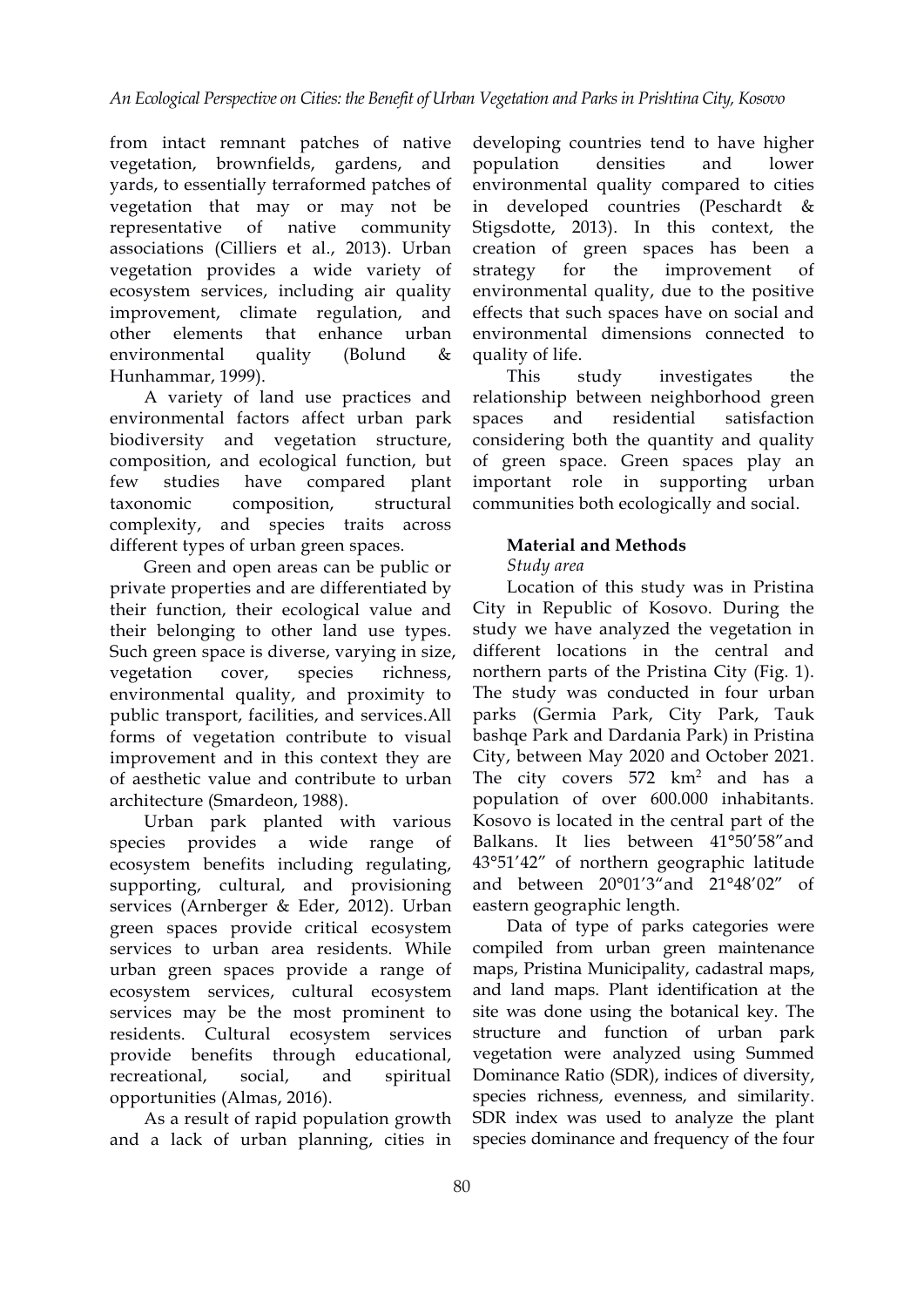*Balaj et al.*

urban parks in Pristina City. SDR was calculated using the formula below In total, across four urban parks in (Muhlisin et al., 2021):

$$
SDR = \frac{FR + DR}{2},
$$

where: FR is Relative Frequency and DR is Relative Dominance. Relative Frequency (FR) was calculated by dividing the alba, Aesculus frequency of species-i by the sum frequency of all species then multiplying by 100 percent. Dominance Relative ([D](https://orcid.org/0000-0001-9166-8652)R) was calculated by dividing the individual number of species-i by the dominance of all species multiplied by 100 percent. Dominance of species-i (Di) was obtained by dividing the individual number of species-i by the individual number of all species.

The species diversity index was Petunia "<br>ulated using the Shannon-Wiener "Smaragd", calculated using the Shannon-Wiener formula (Spellerberg & Fedor, 2003).

#### Results and Discussion

FR+DR consisting of 76 species belong to 16 families. Prishtina City observed in this study, there were 13.500 individuals of plants recorded,

 $SDR = \frac{1}{2}$ , Table 1 shows species and cultivars with the highest Summed Dominance Ratio (SDR)in four urban parksin (*Tilia cordata, Platanus orientalis, Catalpa bigninoides, Betula alba, Aesculus hippocastanum, Magnolia grandiflora, Prunus cerisfera, Thuja occidetalis, Tagetes [p](https://orcid.org/0000-0002-2983-7897)atula, Salvia splendens, Petunia x hybrida, Salix babyloni[ca,](https://orcid.org/0000-0003-0044-2733) Fagus sylvatica, Robinia pseudoacacia, Photinia fraseri, Buxus sempervirens*).

> Fig. 2 shows species and cultivars with the highest Summed Dominance Ratio(SDR) in city parks in Prishtina City (*Tagetespatula "Carmen", Salvia splendens "Scarlet Sage", Petunia "Million Bells", Thujaocidentalis "Smaragd", Pynuscaricifera "Kanzan", Tiliatametosa "Brabant"*).



Fig. 1.Photographs of the analyzed green spaces. Geographical location of selected neighborhoods and green spaces in area of Pristina City.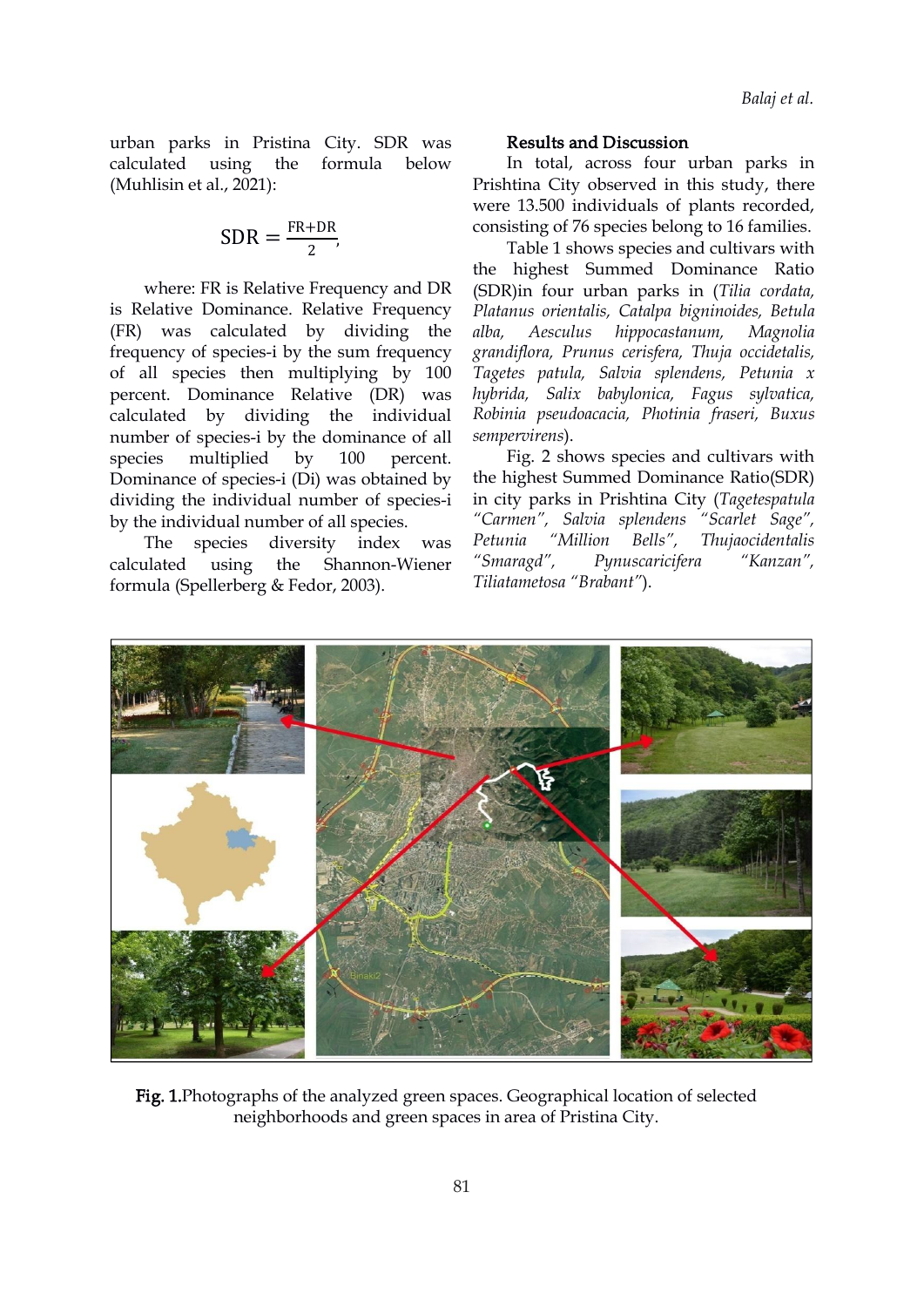*An Ecological Perspective on Cities: the Benefit of Urban Vegetation and Parksin Prishtina City,Kosovo*

| <b>Botanical name</b>  | Common name         | Plant category | Color leaf |
|------------------------|---------------------|----------------|------------|
| Tilia cordata          | Lime                | Deciduous      | Green      |
| Platanus orientalis    | Platanus            | Deciduous      | Green      |
| Catalpa bigninoides    | Catalpa             | Deciduous      | Green      |
| Betula alba            | <b>Brich</b>        | Deciduous      | Green      |
| Aesculus hippocastanum | Aesculus            | Deciduous      | Green      |
| Magnolia grandiflora   | Magnolia            | Evergreen      | Green      |
| Prunus cerisfera       | Japonese Cherry     | Deciduous      | Red        |
| Thuja occidetalis      | Americanarborvitae  | Evergrenn      | Green      |
| Tagetes patula         | French marigold     | Annual plant   | Orange     |
| Salvia splendens       | Scarlet sage        | Annual plant   | Red        |
| Zinnia elegans         | Zinnia              | Annual plant   | Green      |
| Petunia hybrida        | Petunia             | Annual plant   | Green      |
| Salix babylonica       | Weeping willow      | Deciduous      | Green      |
| Fagus sylvatica        | European Beech      | Deciduous      | Purple     |
| Robinia pseudoacacia   | <b>Black locust</b> | Deciduous      | Green      |
| Platanus acerifolia    | London plane        | Deciduous      | Green      |
| Berberis thunbergii    | Japanese barberry,  | Deciduous      | Purple     |
| Forsythia x intermedia | Forsytia            | Deciduous      | Yellow     |
| Photinia fraseri       | Photina             | Evergreen      | Green      |
| Buxus sempervirens     | Boxwood             | Evergreen      | Green      |

Table 1. Twenty plant species with the highest Summed Dominance Ratio (SDR) in for urban parks in Pristina.

Plant species diversity index in urban parks in Prishtina City is ranged from 1.21 to 1.67 point in the medium category, except in Dardania Park which was in the low category (0.68). The high diversity of plant species in urban parks provides an important value in biodiversity conservation (Goddard et al.,2010) and puts urban parks as an important habitat of biodiversity (Lepczyk et al., 2017).

The CityPark in Pristina City is one of the oldest parks in the city with an area of 7.6 ha. This park is located near the city center, which is frequented by a large number of visitors.

Fig. 3 shows species and cultivars with the highest SDR in Dardania urban park in (*Viola wittrockiana "Majastic Gaint", Viola wittrockiana "Dynamite", Thuja smaragd, Legustrum ovalifolium, Abies normandiana, Viola x hybrida*).

Bedding plants can be annuals, biennials or perennials. Annuals are plants which are grown from seed, produce flowers and die in one growing season. Biennial plants grow leaves, stems and roots the first year, and then go dormant for the winter. Perennials are plants which are live longer than two years and are typically cold-hardy plants that will return each year in the spring. Perennials play an important role every garden and green public spaces.

Table 2 shows species and cultivars with the highest SDRin Germia park (*Corylus avellana, Tilia platyphyllos, Catalpa bigninoides, Viburnum lantana, Rosa sp., Carpinus betulus, Picea abies, Betula alba, Fagus sylvatica, Quercus pubescens, Acer campestre*).

Table 3 shows species and cultivars with the highest SDR in Taouk bashçe Park in (*Aesculus hippocastanum, Tilia platyphyllos, Potentilla micrantha, Viburnum lantana, Ulmus campestris, Carpinus betulus, Picea pungens,Betula alba, Fagus sylvatica, Hedera helix,Catalpa bigninoides*).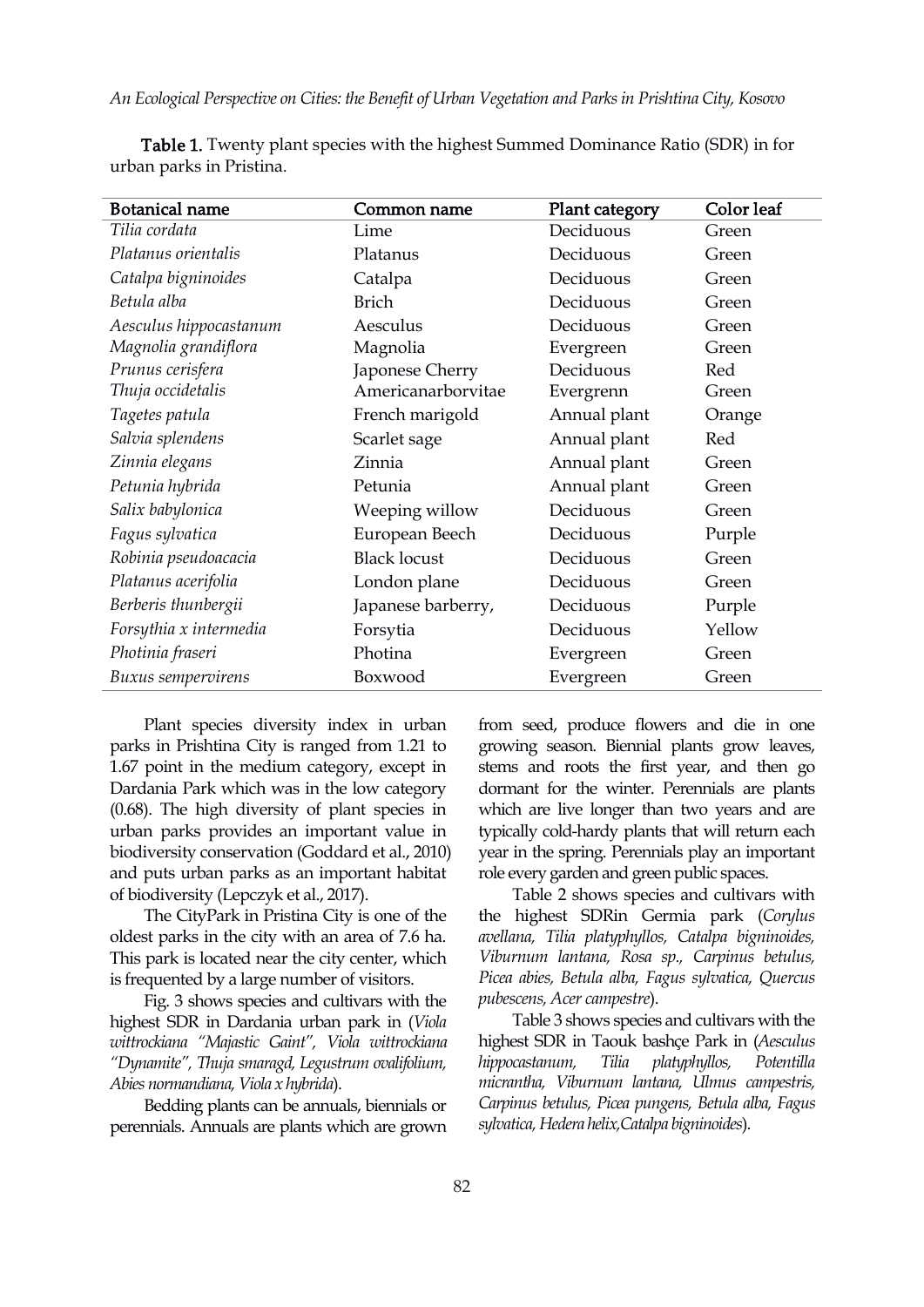

Fig. 2. Plant species diversity and SDR in Pristina City Park.



**Fig. 3.** Plant species diversity and SDR in Prishtina Dardania Park.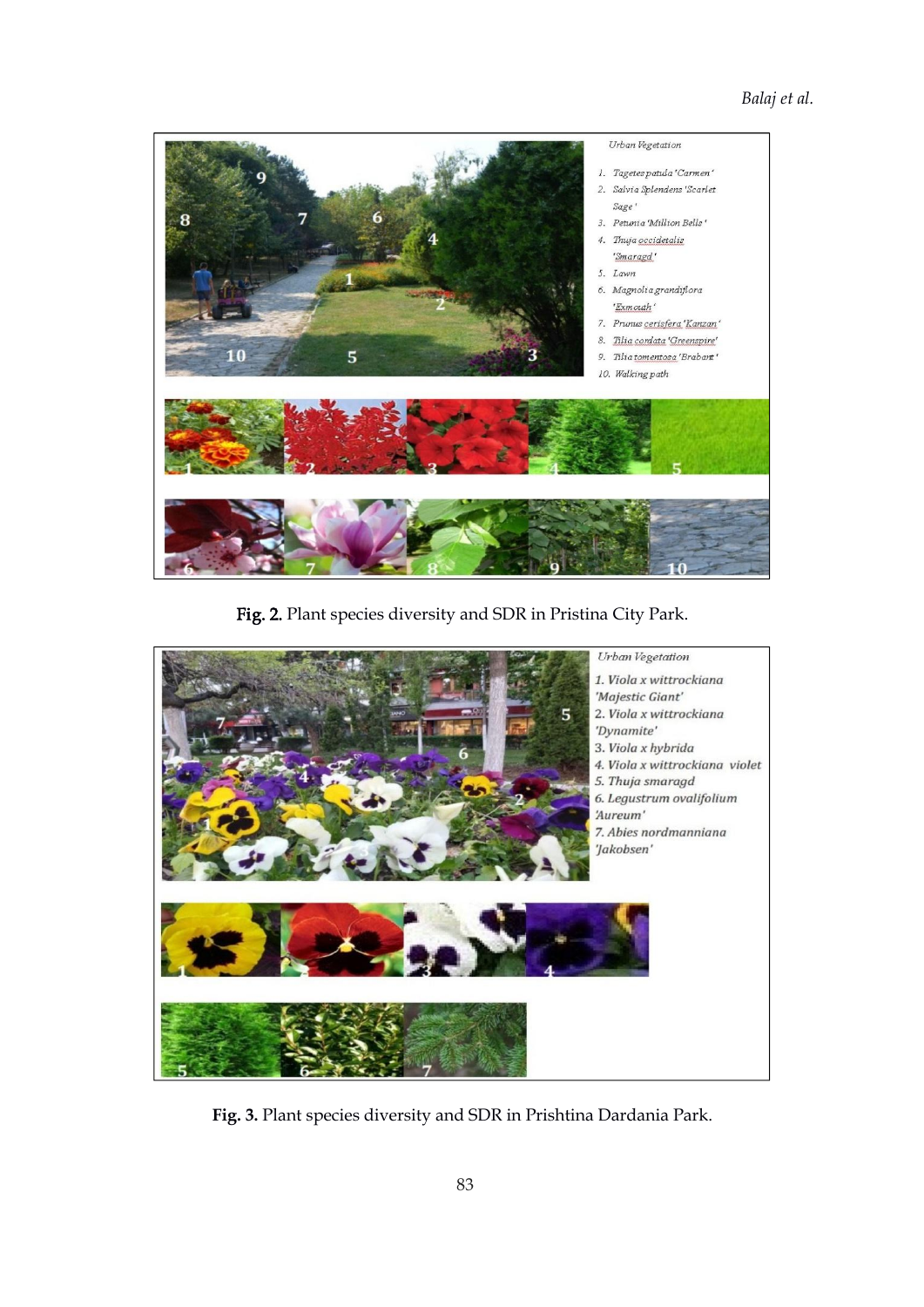| <b>Botanical name</b> | Common name     | Plant category | Color leaf |
|-----------------------|-----------------|----------------|------------|
| Corylus avellana      | Hazel           | Deciduous      | Green      |
| Tilia platyphyllos    | Lime            | Deciduous      | Green      |
| Catalpa bigninoides   | Catalpa         | Deciduous      | Green      |
| Viburnum lantana      | <b>Brich</b>    | Deciduous      | Green      |
| Rosa species          | Rosa            | Deciduous      | Green      |
| Carpinus betulus      | Hornbeam        | Deciduous      | Green      |
| Picea abies           | European spruce | Evergreen      | Green      |
| Betula alba           | <b>Brich</b>    | Deciduous      | Green      |
| Fagus sylvatica       | European Beech  | Deciduous      | Green      |
| Quercus pubescens     | Pubescent oak   | Deciduous      | Green      |

**Table 2.** Ten plant species with the highest SDR in Germia Park in Pristina City.

|  |  | <b>Table 3.</b> Ten plant species with the highest SDR in Taoukbashce Park in Pristina City. |  |
|--|--|----------------------------------------------------------------------------------------------|--|
|  |  |                                                                                              |  |

| <b>Botanical name</b>  | Common name            | Plant category | Color leaf |
|------------------------|------------------------|----------------|------------|
| Aesculus hippocastanum | Aesculus               | Deciduous      | Green      |
| Tilia platyphyllos     | Lime                   | Deciduous      | Green      |
| Potentilla micrantha   | Pink barren strawberry | Deciduous      | Green      |
| Viburnum lantana       | <b>Brich</b>           | Deciduous      | Green      |
| Ulmus campestris       | Olmo                   | Deciduous      | Green      |
| Carpinus betulus       | Hornbeam               | Evergreen      | Green      |
| Picea pungens          | Blue spuce             | Evergreen      | Red        |
| Betula alba            | <b>Brich</b>           | Deciduous      | Green      |
| Fagus sylvatica        | European Beech         | Deciduous      | Orange     |
| Hedera helix           | <i>lvy</i>             | Deciduous      | Red        |

#### **Conclusions**

The manifestation of the concept of a sustainable city of the XXI century, raised the themes at analyzing the role of vegetation and green spaces in urban and suburban areas in the Republic of Kosovo. Urban vegetation of Pristina City is comprised of species of landscaping shrubs, urban trees, flowers, woodland, tall shrub, conifers, herbaceous and other vegetation.

Plant species diversity index in urban parks in Prishtina City is ranged from 1.21 to 1.67 point in the medium category, except in Dardania Park which was in the low category  $(0.68)$ . The CityPark in Pristina is one of the oldest parks in the city with an area of 7.6 ha. This park is located near the city center, which is frequented by a large number of visitors.Issues regarding urban vegetation, public green spaces per inhabitant, public parks and recreation areas are frequently highlighted as important factors to make the more sustainable, pleasant and attractive for its citizens.

As the city of Pristina is facing some of the same challenges,is an initiative to optimize the provision of urban green environments by establishing 6 new "Parks projects" to 2024 has been implemented.

#### **Acknowledgments**

We would like to thank Albina Green Architecture studio, for his comments on the original study idea and support during the study period.The authors would like to thank the anonymous reviewers of the manuscript.